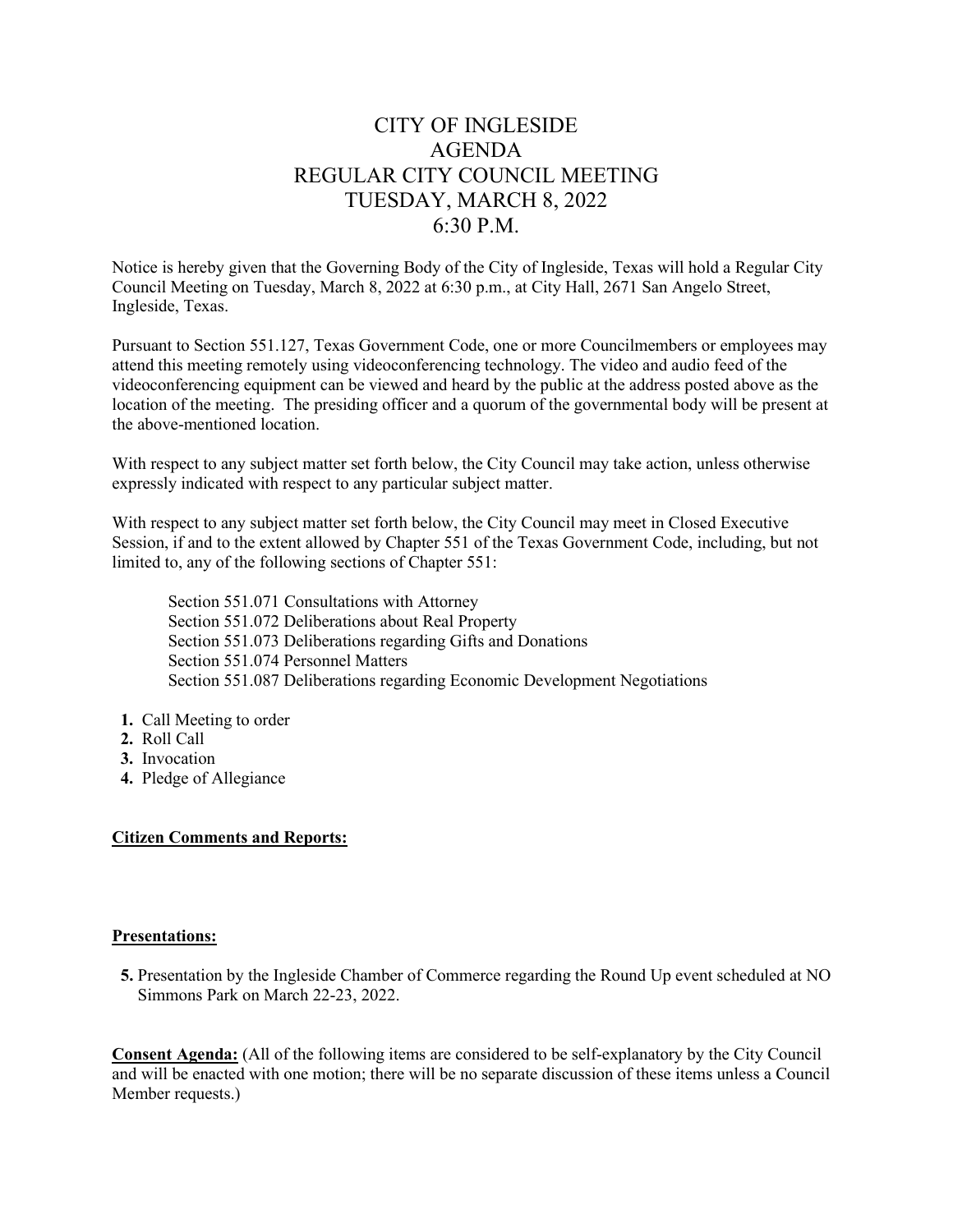#### **Action Items:**

- **6.** Consideration and Action regarding the issuance of a "Special Use Permit" to Ingleside Project Graduation / Summer Yarbrough to close Mustang Drive from Coach Emory Bellard Drive to approx. 200 feet East from Filiberto Villa Drive and in front of Leon Taylor High School on April 9, 2022 from 8:30 am to 5:30 pm. The organization is planning to hold games and food vendors as a fundraising activity for their annual "senior lock in graduation event." [\(Attach\)](https://tx-ingleside.civicplus.com/DocumentCenter/View/793/6-Special-Use-Permit-Project-Graduation-PDF)
- **7.** Consideration and action regarding the Certification of Unopposed Candidates for the City of Ingleside, Texas in accordance with Section 2.052, Texas Election Code. [\(Attach\)](https://tx-ingleside.civicplus.com/DocumentCenter/View/794/7-Certification-of-Unoppposed-Candidates-PDF)
- **8.** Consideration and action regarding a Resolution of the City of Ingleside, Texas for Order of Cancellation of Election in accordance with Section 2.053(a) of the Texas Election Code, Order of Cancellation, Unopposed Candidates. [\(Attach\)](https://tx-ingleside.civicplus.com/DocumentCenter/View/795/8-Res-Cancel-Election-PDF)
- **9.** Approval of a contract with System Seven in the amount of \$26,228 for the purchase of a Citywide Telephone System and a \$2,096 monthly fee for the first twelve months. Three bids were received and System Seven is the lowest qualified bidder. Funding for the purchase of the equipment and installation is available in the Capital Fund. [\(Attach\)](https://tx-ingleside.civicplus.com/DocumentCenter/View/796/9-Citywide-Phone-System-Upgrade-PDF)
- **10.** Approval of Change Order #1 in the amount of \$112,818.75 for the Swimming Pool Renovation Project with Progressive Commercial Aquatics, Inc. This change order is needed to build new coping stone around the perimeter of the pool, demolish and rebuild 3 additional linear feet of deck around the pool and replace an approximate 200 square feet of concrete base at a depth of 6 inches to support the slide. The revised contract amount to include this change order is \$861,722.81. The change order includes an extension of 17 calendar days and construction is to be completed by June 16, 2022. Funding is available for this change order. [\(Attach\)](https://tx-ingleside.civicplus.com/DocumentCenter/View/797/10-Swimming-Pool-PDF)
- 11. Approval of Change Order #1 in the amount of \$92,402.44 for the 12<sup>th</sup> Street Construction Project with Gerke Excavating, Inc. This change order is needed to provide the requested water and sewer connections to currently undeveloped properties along  $12<sup>th</sup>$  Street. This work will avoid cutting the roadway for service lines in the future. Original Contractual price is \$2,079,346.94. The total revised contract including this change order is \$2,171,749.38. Funding is currently available for this change order. No additional time is being requested for this change. [\(Attach\)](https://tx-ingleside.civicplus.com/DocumentCenter/View/798/11-12th-Street-Construction-Project-PDF)
- **12.** The City of Ingleside grants to the Ingleside Little League the use of the city facilities described as Bennie Diegel Baseball Complex from March 1, 2022 through July 1, 2022. The Little League agrees to coordinate the use of the facilities with MIS Softball and Outlaws Youth Baseball Club as needed. A Special Use Permit will be issued individually for the use of the facility by other organizations. The contract provides for maintenance of the fields by city staff in the same manner as previous years. The only change in maintenance is that the City will pick up debris inside the fields on Monday and Friday prior to afternoon games. [\(Attach\)](https://tx-ingleside.civicplus.com/DocumentCenter/View/799/12-Ingleside-Little-League-PDF)
- **13.** Consideration and action for approval of the Regular City Council Minutes dated February 22, 2022 and the Special City Council Minutes dated February 26, 2022. [\(Attach\)](https://tx-ingleside.civicplus.com/DocumentCenter/View/800/13a-Minutes-02222022-PDF) [\(Attach\)](https://tx-ingleside.civicplus.com/DocumentCenter/View/801/13b-Minutes-02262022-PDF)